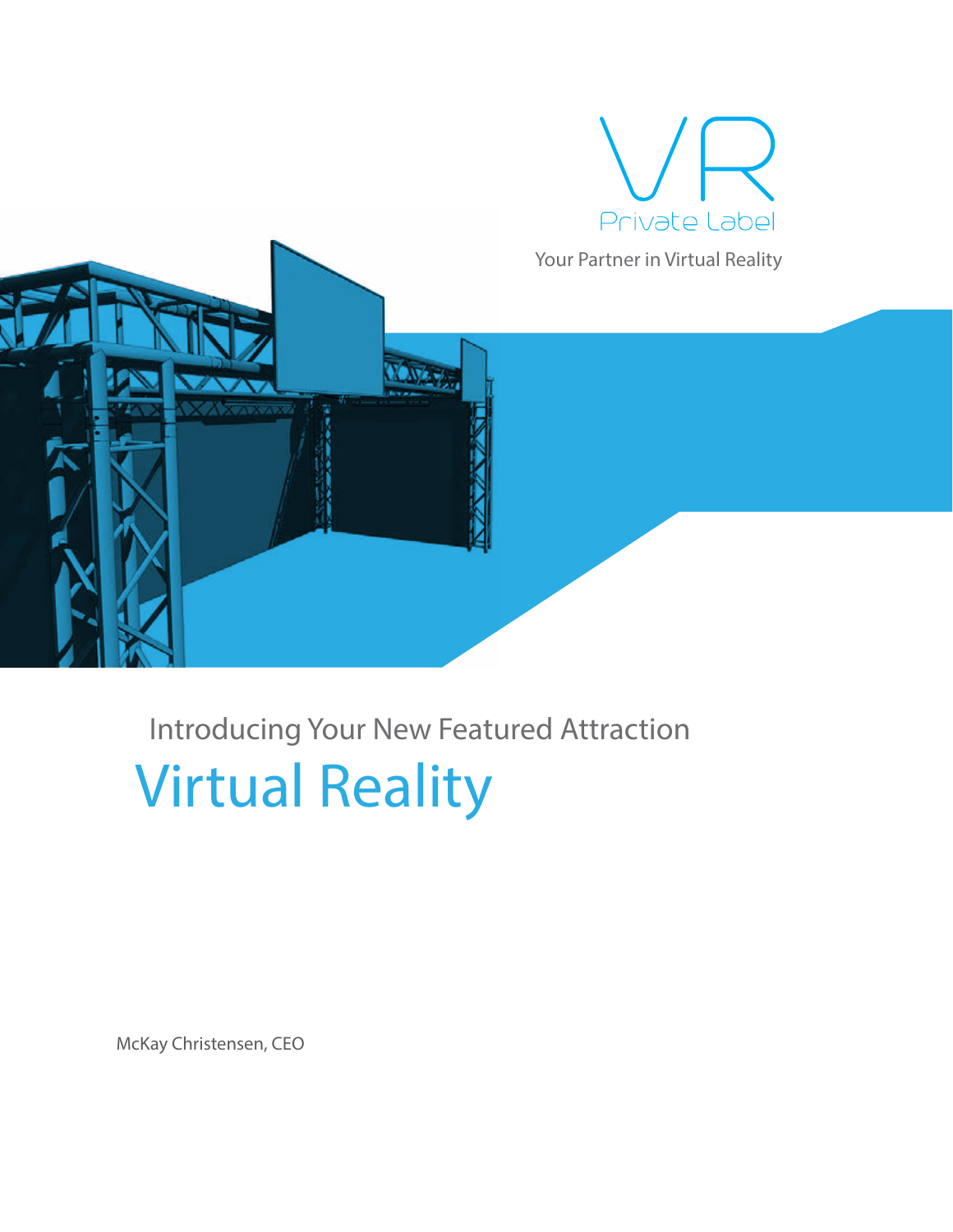

### Executive Summary

Virtual Reality is growing, and rapidly at that. Usage worldwide increased 90% in the past year. As technology shifts society and our behavior, we must all be aware of the impact it has on peoples day to day decisions. Especially in regards to entertainment and hobbies for younger generations. People now have shorter attention spans, and want everything at the ready. We carry our communication, information, and education now in our pockets with our smart phones. For any business that relies on entertaining a crowd, it is paramount that they stay ahead of the curve and offer the most innovative, exciting, fun experiences for their patrons.

Virtual Reality offers this experience by bringing gaming to life.

#### Overview:

#### We address the following topics:

- The shift in technology and peoples buying decisions especially for entertainment
- The solution to providing an innovative, and constantly updating experience for your patrons
- The Private Label VR difference

#### The benefits of reading on:

- Understand the importance of adaptable, updated experiences for your target market of patrons
- Realize the exponential growth of Virtual Reality and how it translates over the next several years
- Be informed about your choices with VR, the pain points that can occur, and solutions to ensure that you and your patrons have the best experience with a Virtual Reality attraction

# DECISIONS, DECISIONS

People now have more options for entertainment than ever before

One of the leading challenges for Family Entertainment Centers, Amusement Parks, and any activity center is to provide new, innovative, fun experiences that their patrons want to share. Technology is changing fast, and consumer behavior is changing with it. Without adapting, businesses across a multitude of industries  $-$  especially in entertainment – will suffer.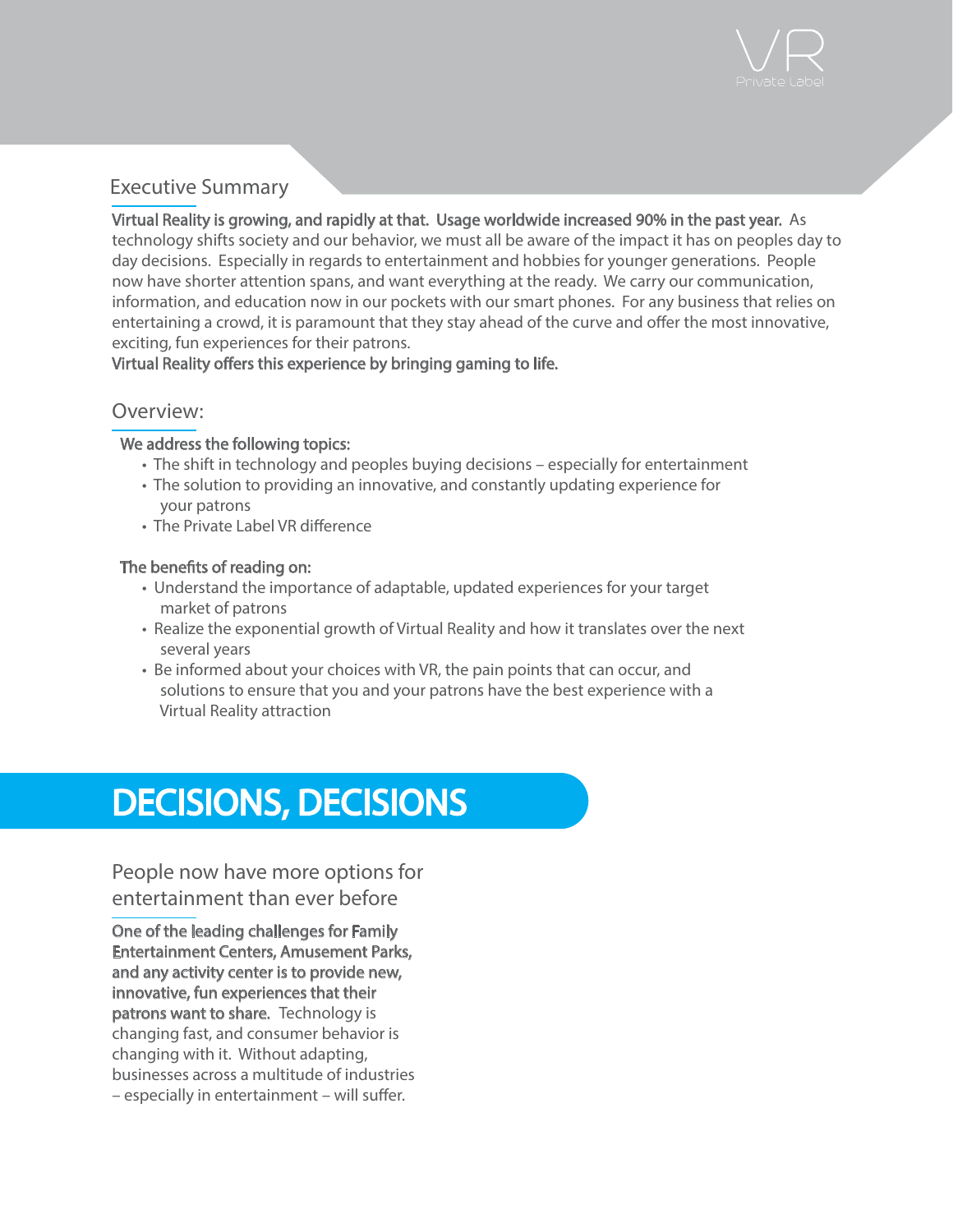

## The Sea of Entertainment Choices

Gaming devices are now on every person, in their pocket. Entertainment is just a swipe away. Especially for younger generations – whose attention spans continue to shorten. Technology is adding new choices, more conveniently, everyday. And growing:

| <b><i><u>GRAND SHARA</u></i></b><br>C $\mathcal V$<br><b>N. Photostor, CAV</b> |           | Accelerating Growth in Technology<br><b>Right SID CHR</b><br>Pad<br>Commercializet<br>Widerid<br>Gen.<br><br>thit<br><b>NOVING</b><br><b>Gair</b><br><b>ISHOWA</b><br><b>Pageas</b><br><b>Apple Madinisaph</b><br>MEGGE<br>tions Processor<br><b><i><u>UTamentowean</u></i></b><br>Manuel the Meet.<br>Incents 1<br><b><i><u>Franklings</u></i></b> Transamer |
|--------------------------------------------------------------------------------|-----------|---------------------------------------------------------------------------------------------------------------------------------------------------------------------------------------------------------------------------------------------------------------------------------------------------------------------------------------------------------------|
| <b><i>SING IT WAS</i></b>                                                      | Telephone | Commercial Automobile<br>ges Systems from<br>Lightfield<br><b>Literature Audi Principal</b><br><b>Steam Sngine</b><br>Combuston<br>Teagraph<br>Telephone                                                                                                                                                                                                      |

## Younger Generations and the Shorter Attention Span!

The average attention span is down from 12 seconds in the year 2000 to 8 seconds now. This is less of an attention span than your average goldfish. This was from a Microsoft report published in 2015. For those that are targeting a younger audience, this is even more concerning – how do you grab someone's attention long enough for them to think, then to act? Especially when:

> The typical American kid (8-18) spends an average of 6:43 hours a day (that's 2,363 hours a year) consuming media.

# **VIRTUAL REALITY GROWTH**

### The impact on the entertainment industry

- The entire VR industry is projected to be worth \$5.2B in 2018, and \$45B by 2025, that is growth of 765% over the next seven years
- Use of VR is on pace to grow from 90 million users in 2017 to 171 million in 2018, up 90% in just one year:



### VR is Changing, Updating, Improving – Just as Fast as it is Growing!



New games are being produced daily, new headsets are being launched into market quarterly with the latest tech, and the overall experience is improving from the graphics, to the audio, to the comfort of the equipment. Not only is it imperative for entertainment centers to have a Virtual Reality experience, but it's just as important to ensure they have the latest games, latest gear, and latest tech.